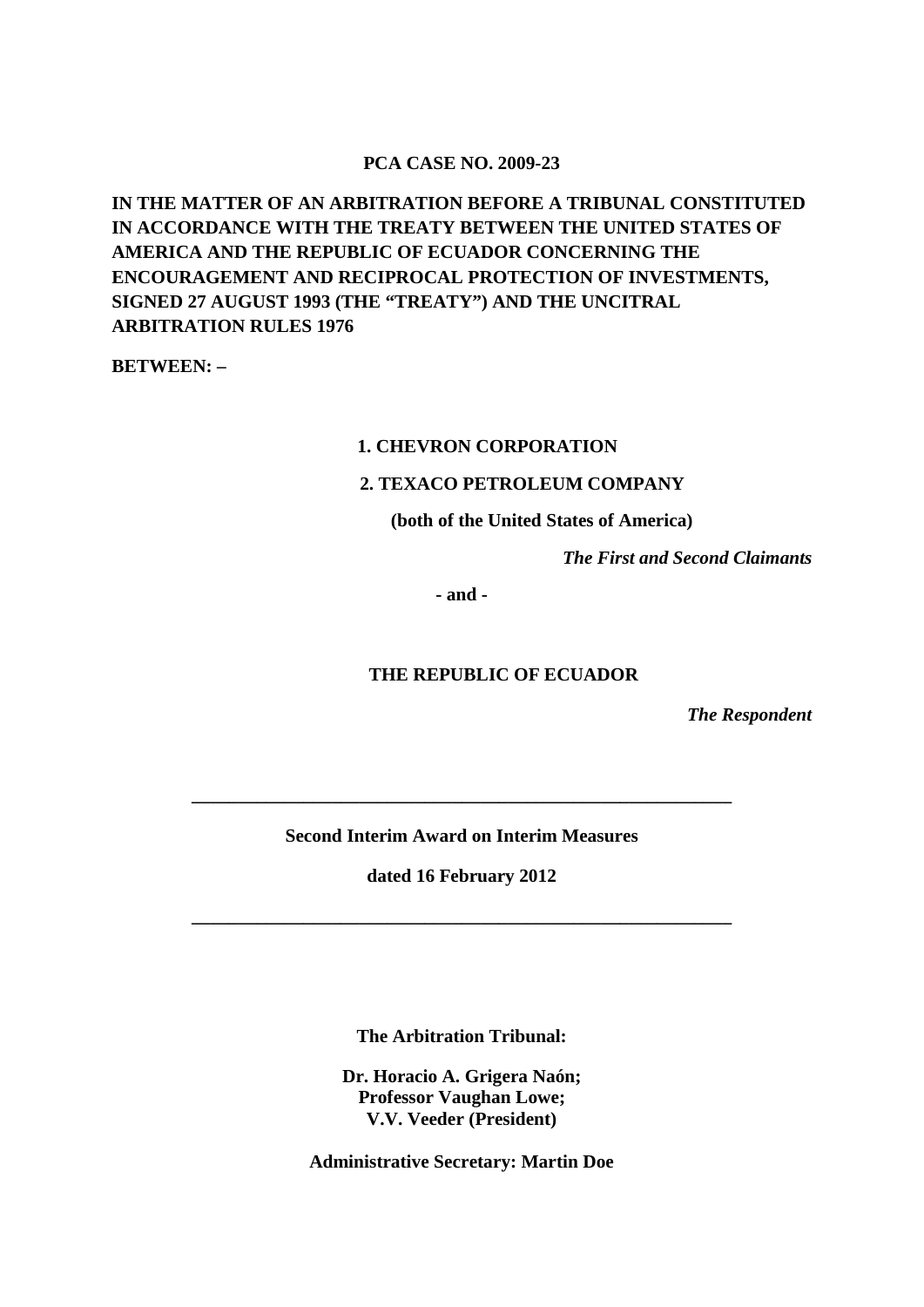- (A)The Tribunal made its First Interim Award on 25 January 2012, pending the oral hearing on 11 February 2012 (the "Hearing") and this Second Interim Award;
- (B) The Claimants made their applications for further interim measures (in different terms) by letters dated 4 and 12 January 2012 and at the Hearing; and by letters dated 9, 13 and 24 January 2012 and at the Hearing, the Respondent (inter alia) disputed the Claimants' applications;
- (C) The Hearing took place on 11 February 2012 in Washington DC, USA, attended by the Parties' legal representatives; and
- (D)The Tribunal has considered the Parties' several written and oral submissions made to the Tribunal in regard to interim measures and further considered all relevant circumstances current in this arbitration up to the date of the Hearing;

# *THE TRIBUNAL NOW MAKES THIS SECOND INTERIM AWARD AS FOLLOWS:*

- 1. The Tribunal determines that: (i) Article 26 of the UNCITRAL Rules (forming part of the arbitration agreement invoked by the Claimants under the Treaty) permits this Tribunal, at the request of a Party, to take interim measures (established in the form of an order or award) in respect of the subject-matter of the Parties' dispute; (ii) Article 32(1) of the UNCITRAL Rules permits this Tribunal to make (inter alia) an award in the form of an interim award; (iii) Article 32(2) of the UNCITRAL Rules provides that any award by this Tribunal is final and binding on the Parties, with the Parties undertaking to carry out such award without delay; and (iv) Articles VI.3(6) of the Treaty provides (inter alia) that an award rendered by this Tribunal pursuant to Article VI.3(a)(iii) of the Treaty under the UNCITRAL Rules shall be binding on the parties to the dispute (i.e. the Claimants and the Respondent), with the Contracting Parties (i.e. here the Respondent) undertaking to carry out without delay the provisions of any such award and to provide in its territory for its enforcement;
- 2. The Tribunal determines further that the Claimants have established, for the purpose of their said applications for interim measures, (i) a sufficient case as regards both this Tribunal's jurisdiction to decide the merits of the Parties' dispute and the Claimants' case on the merits against the Respondent; (ii) a sufficient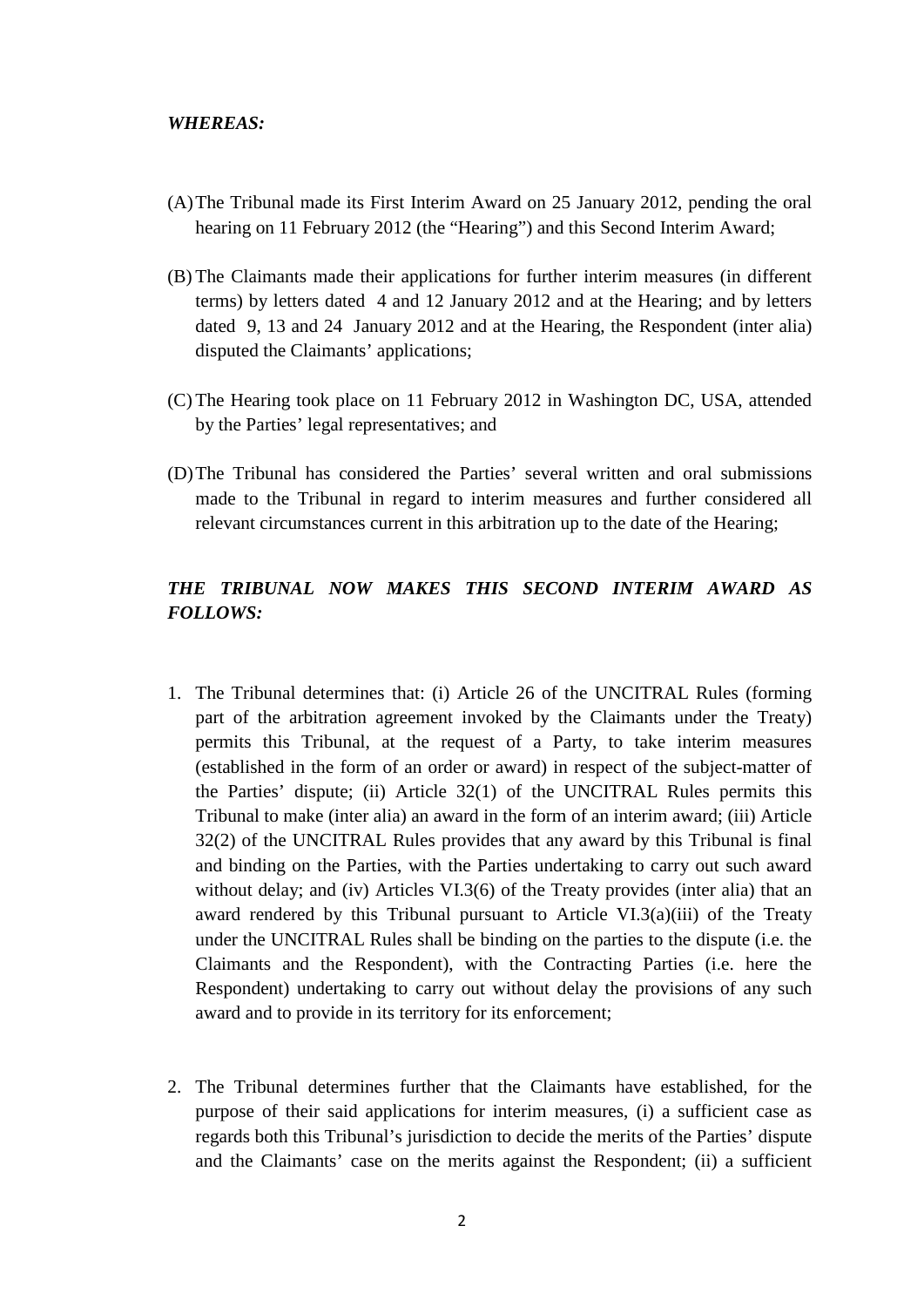urgency given the risk that substantial harm may befall the Claimants before this Tribunal can decide the Parties' dispute by any final award; and (iii) a sufficient likelihood that such harm to the Claimants may be irreparable in the form of monetary compensation payable by the Respondent in the event that the Claimants' case on jurisdiction, admissibility and the merits should prevail before this Tribunal;

- 3. Bearing in mind the Respondent's several obligations under the Treaty and international law, including the Respondent's obligation to carry out and provide for the enforcement of an award on the merits of the Parties' dispute in these arbitration proceedings and the Tribunal's mission (required under the arbitration agreement) efficaciously and fairly to decide the Parties' dispute by a final award, the Tribunal hereby orders:
	- (i) the Respondent (whether by its judicial, legislative or executive branches) to take all measures necessary to suspend or cause to be suspended the enforcement and recognition within and without Ecuador of the judgments by the Provincial Court of Sucumbíos, Sole Division ( *Corte Provincial de Justicia de Sucumbíos, Sala Unica de la Corte Provincial de Justicia de Sucumbíos*) of 3 January 2012 and of 13 January 2012 (and, to the extent confirmed by the said judgments, of the judgment by Judge Nicolás Zambrano Lozada of 14 February 2011) against the First Claimant in the Ecuadorian legal proceedings known as "the Lago Agrio Case";
	- (ii) in particular, without prejudice to the generality of the foregoing, such measures to preclude any certification by the Respondent that would cause the said judgments to be enforceable against the First Claimant; and
	- (iii) the Respondent's Government to continue to inform this Tribunal, by the Respondent's legal representatives in these arbitration proceedings, of all measures which the Respondent has taken for the implementation of its legal obligations under this Second Interim Award;

until any further order or award made by the Tribunal in these arbitration proceedings;

4. The Tribunal determines that the Claimants shall be legally responsible, jointly and severally, to the Respondent for any costs or losses which the Respondent may suffer in performing its legal obligations under this Second Interim Award, as may be decided by the Tribunal within these arbitration proceedings (to the exclusion of any other jurisdiction); and further that, as security for such contingent responsibility the Claimants shall deposit within thirty days of the date of this Second Interim Award the amount of US\$ 50,000,000.00 (United States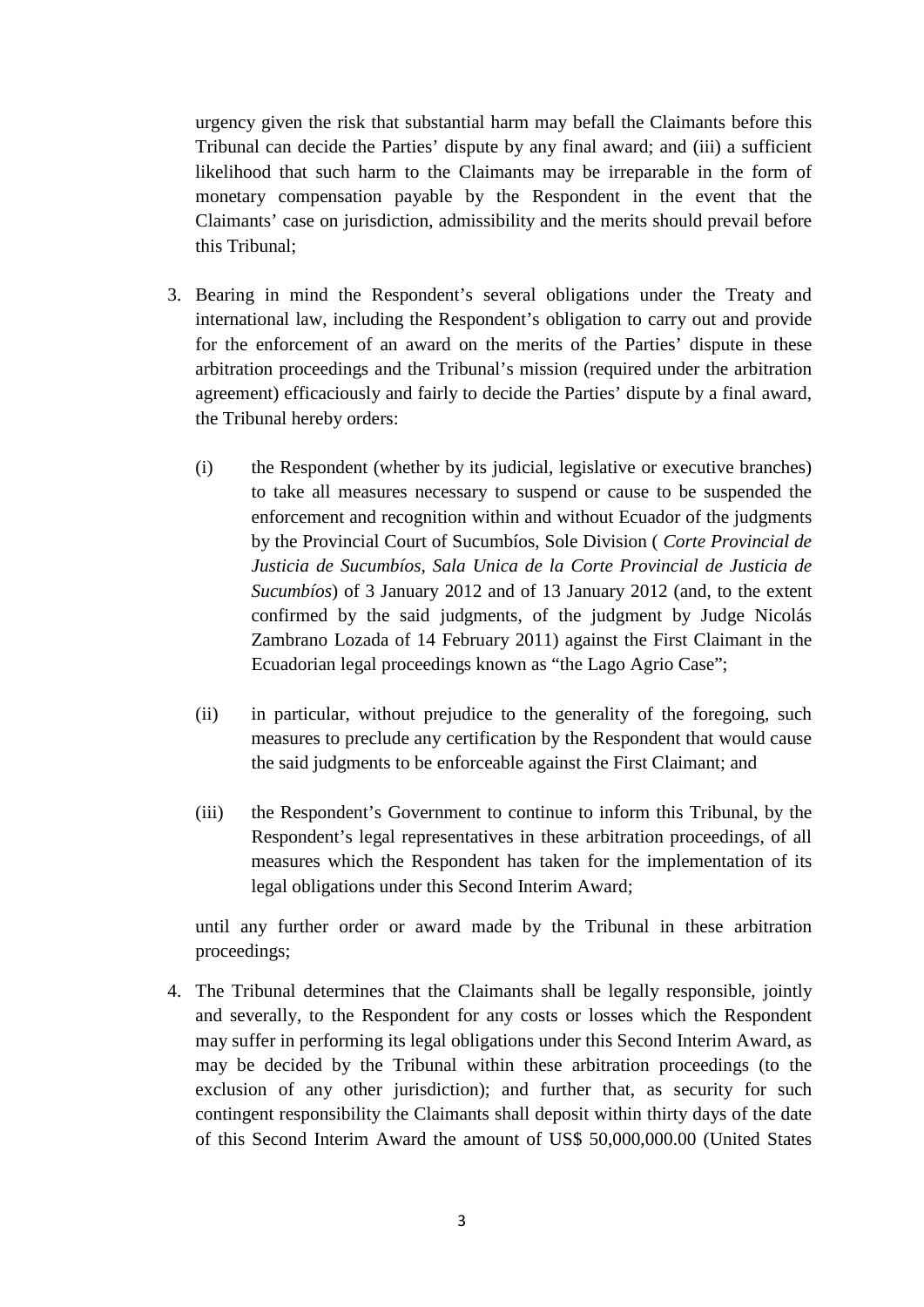Dollars Fifty Million) with the Permanent Court of Arbitration in a manner to be designated separately, to the order of this Tribunal;

- 5. The Tribunal dismisses the application made by the Respondent to vacate its order for interim measures of 9 February 2011;
- 6. The Tribunal's existing orders for interim measures (as recited in the First Interim Award) and the First Interim Award shall continue to have effect subject to the terms of this Second Interim Award;
- 7. This Second Interim Award is and shall remain subject to modification at any time before the Tribunal's final award in these arbitration proceedings; and, in the meantime, any of the Parties may also apply to the Tribunal for such modification upon seventy-two hours' written notice for good cause shown, including any material change in the legal or factual circumstances prevailing as at the date of the Hearing;
- 8. This Second Interim Award is made strictly without prejudice to the merits of the Parties' substantive and other procedural disputes, including the Respondent's objections as to jurisdiction, admissibility and merits;
- 9. This Second Interim Award shall take effect forthwith as an Interim Award, being immediately final and binding upon all Parties as an award subject only to any subsequent modification as herein provided, whether upon the Tribunal's own initiative or any Party's application; and
- 10. This Interim Award, although separately signed by the Tribunal's members on three signing pages constitutes an "interim award" signed by the three arbitrators under Article 32 of the UNCITRAL Arbitration Rules.

### PLACE OF ARBITRATION: THE HAGUE, THE NETHERLANDS

DATE: 16 FEBRUARY 2012

**THE TRIBUNAL:** Dr. Horacio A. Grigera Naón **Professor Vaughan Lowe** 

V.V. Veeder (President)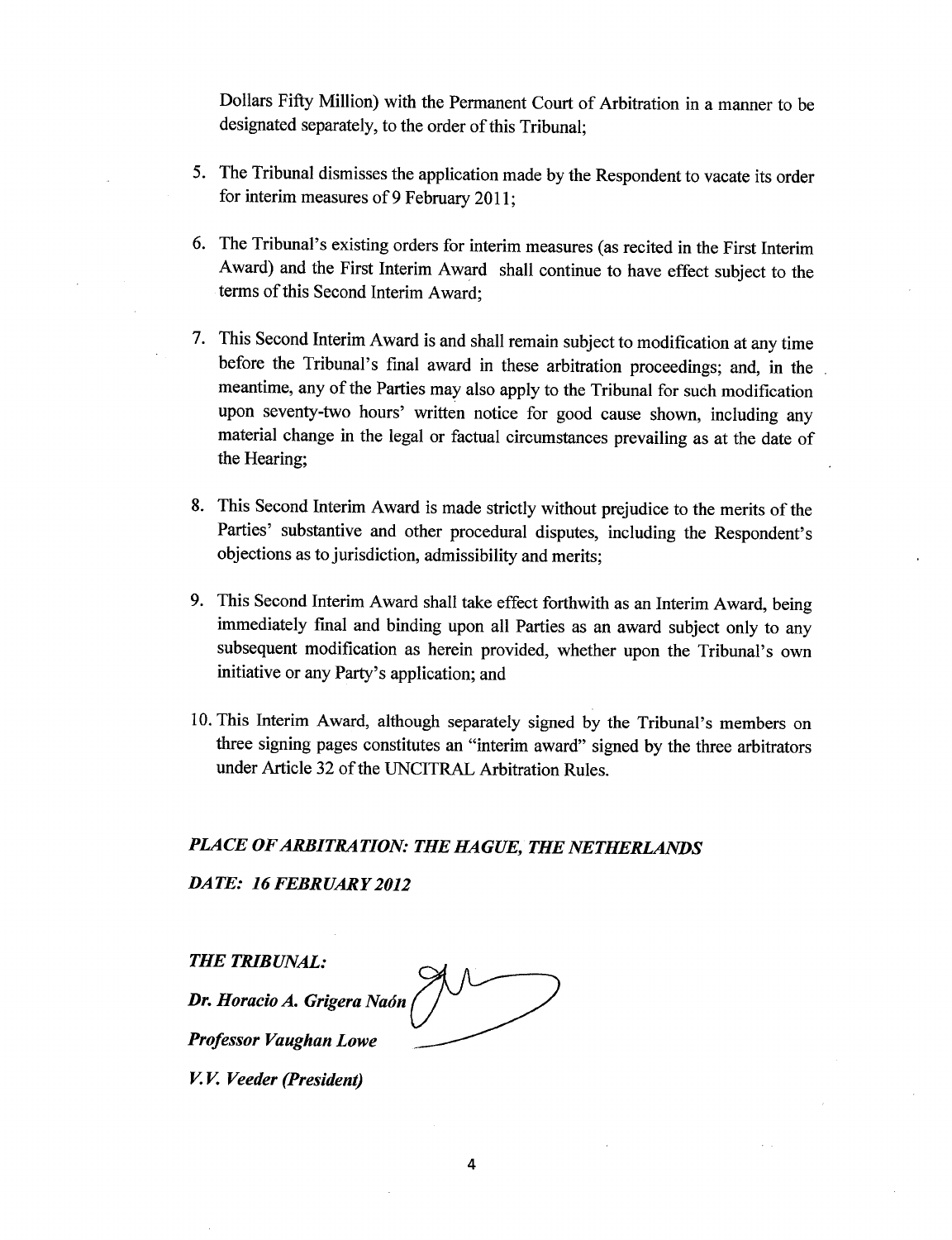Dollars Fifty Million) with the Permanent Court of Arbitration in a manner to be designated separately, to the order of this Tribunal;

- 5. The Tribunal dismisses the application made by the Respondent to vacate its order for interim measures of 9 February 2011;
- 6. The Tribunal's existing orders for interim measures (as recited in the First Interim Award) and the First Interim Award shall continue to have effect subject to the terms of this Second Interim Award:
- 7. This Second Interim Award is and shall remain subject to modification at any time before the Tribunal's final award in these arbitration proceedings; and, in the meantime, any of the Parties may also apply to the Tribunal for such modification upon seventy-two hours' written notice for good cause shown, including any material change in the legal or factual circumstances prevailing as at the date of the Hearing:
- 8. This Second Interim Award is made strictly without prejudice to the merits of the Parties' substantive and other procedural disputes, including the Respondent's objections as to jurisdiction, admissibility and merits;
- 9. This Second Interim Award shall take effect forthwith as an Interim Award, being immediately final and binding upon all Parties as an award subject only to any subsequent modification as herein provided, whether upon the Tribunal's own initiative or any Party's application; and
- 10. This Interim Award, although separately signed by the Tribunal's members on three signing pages constitutes an "interim award" signed by the three arbitrators under Article 32 of the UNCITRAL Arbitration Rules.

## PLACE OF ARBITRATION: THE HAGUE, THE NETHERLANDS

DATE: 16 FEBRUARY 2012

**THE TRIBUNAL:** 

Dr. Horacio A. Grigera Naón Professor Vaughan Lowe

V.V. Veeder (President)

responhens